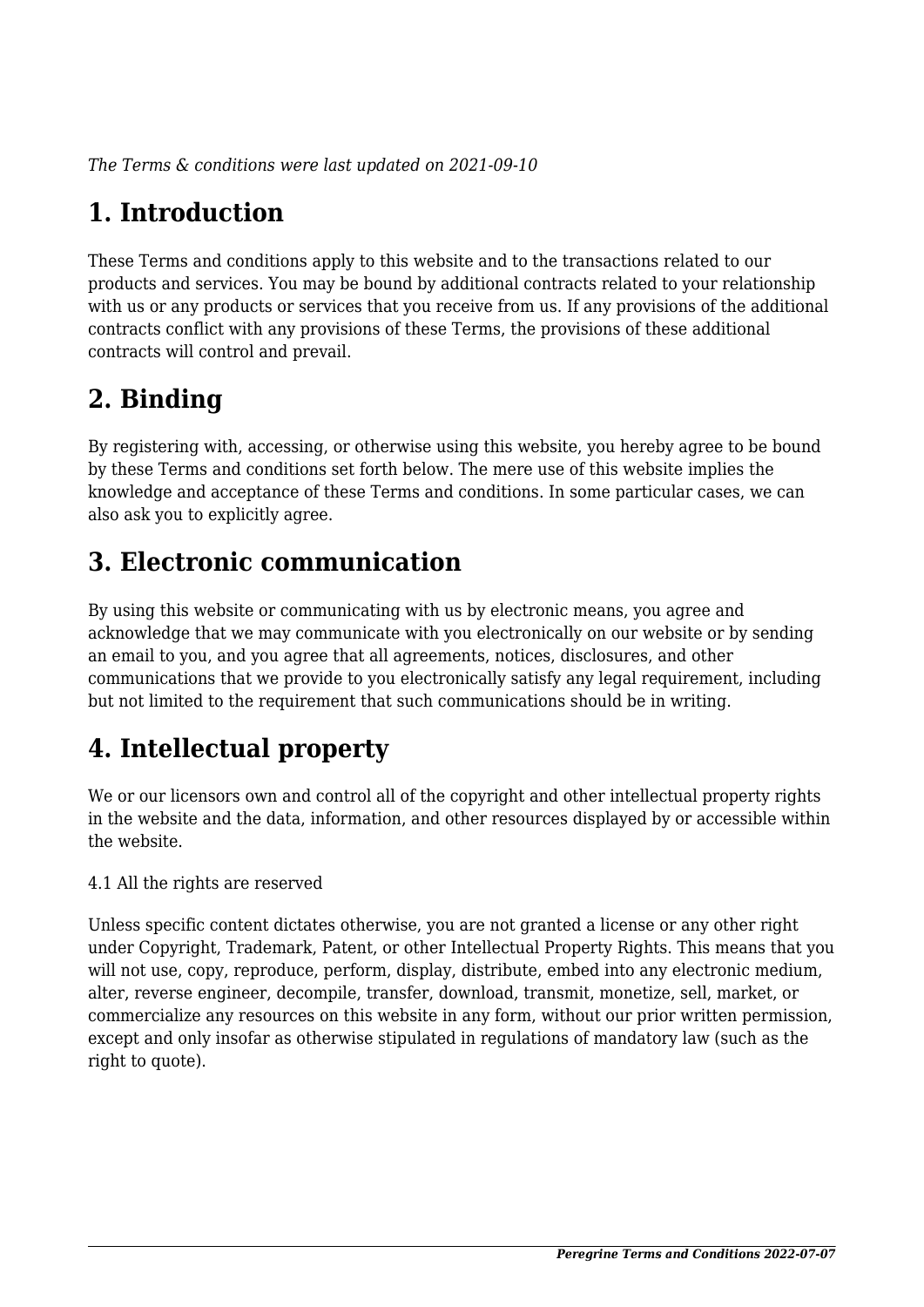## **5. Newsletter**

Notwithstanding the foregoing, you may forward our newsletter in the electronic form to others who may be interested in visiting our website.

# **6. Third-party property**

Our website may include hyperlinks or other references to other party's websites. We do not monitor or review the content of other party's websites which are linked to from this website. Products or services offered by other websites shall be subject to the applicable Terms and Conditions of those third parties. Opinions expressed or material appearing on those websites are not necessarily shared or endorsed by us.

We will not be responsible for any privacy practices or content of these sites. You bear all risks associated with the use of these websites and any related third-party services. We will not accept any responsibility for any loss or damage in whatever manner, however caused, resulting from your disclosure to third parties of personal information.

### **7. Responsible use**

By visiting our website, you agree to use it only for the purposes intended and as permitted by these Terms, any additional contracts with us, and applicable laws, regulations, and generally accepted online practices and industry guidelines. You must not use our website or services to use, publish or distribute any material which consists of (or is linked to) malicious computer software; use data collected from our website for any direct marketing activity, or conduct any systematic or automated data collection activities on or in relation to our website.

Engaging in any activity that causes, or may cause, damage to the website or that interferes with the performance, availability, or accessibility of the website is strictly prohibited.

## **8. Idea submission**

Do not submit any ideas, inventions, works of authorship, or other information that can be considered your own intellectual property that you would like to present to us unless we have first signed an agreement regarding the intellectual property or a non-disclosure agreement. If you disclose it to us absent such written agreement, you grant to us a worldwide, irrevocable, non-exclusive, royalty-free license to use, reproduce, store, adapt, publish, translate and distribute your content in any existing or future media.

## **9. Termination of use**

We may, in our sole discretion, at any time modify or discontinue access to, temporarily or permanently, the website or any Service thereon. You agree that we will not be liable to you or any third party for any such modification, suspension or discontinuance of your access to, or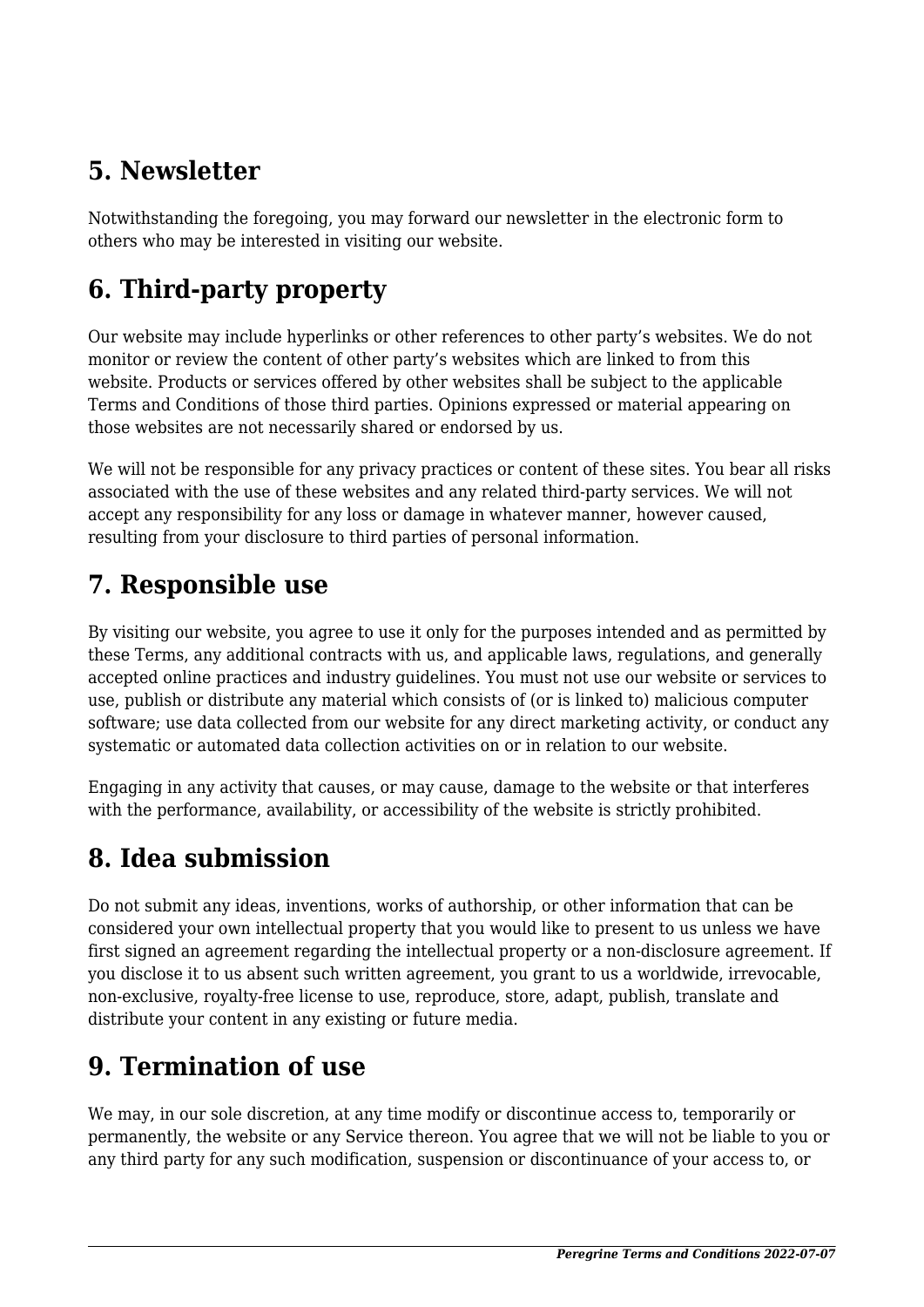use of, the website or any content that you may have shared on the website. You will not be entitled to any compensation or other payment, even if certain features, settings, and/or any Content you have contributed or have come to rely on, are permanently lost. You must not circumvent or bypass, or attempt to circumvent or bypass, any access restriction measures on our website.

### **10. Warranties and liability**

Nothing in this section will limit or exclude any warranty implied by law that it would be unlawful to limit or to exclude. This website and all content on the website are provided on an "as is" and "as available" basis and may include inaccuracies or typographical errors. We expressly disclaim all warranties of any kind, whether express or implied, as to the availability, accuracy, or completeness of the Content. We make no warranty that:

- this website or our content will meet your requirements;
- this website will be available on an uninterrupted, timely, secure, or error-free basis.

Nothing on this website constitutes or is meant to constitute, legal, financial or medical advice of any kind. If you require advice you should consult an appropriate professional.

The following provisions of this section will apply to the maximum extent permitted by applicable law and will not limit or exclude our liability in respect of any matter which it would be unlawful or illegal for us to limit or to exclude our liability. In no event will we be liable for any direct or indirect damages (including any damages for loss of profits or revenue, loss or corruption of data, software or database, or loss of or harm to property or data) incurred by you or any third party, arising from your access to, or use of, our website.

Except to the extent any additional contract expressly states otherwise, our maximum liability to you for all damages arising out of or related to the website or any products and services marketed or sold through the website, regardless of the form of legal action that imposes liability (whether in contract, equity, negligence, intended conduct, tort or otherwise) will be limited to \$1000. Such limit will apply in the aggregate to all of your claims, actions and causes of action of every kind and nature.

# **11. Privacy**

To access our website and/or services, you may be required to provide certain information about yourself as part of the registration process. You agree that any information you provide will always be accurate, correct, and up to date.

We have developed a policy to address any privacy concerns you may have. For more information, please see our [Privacy Statement](https://peregrine.aero/privacy-statement-us/?cmplz_region_redirect=true) and our [Cookie Policy](https://peregrine.aero/cookie-policy-us/?cmplz_region_redirect=true).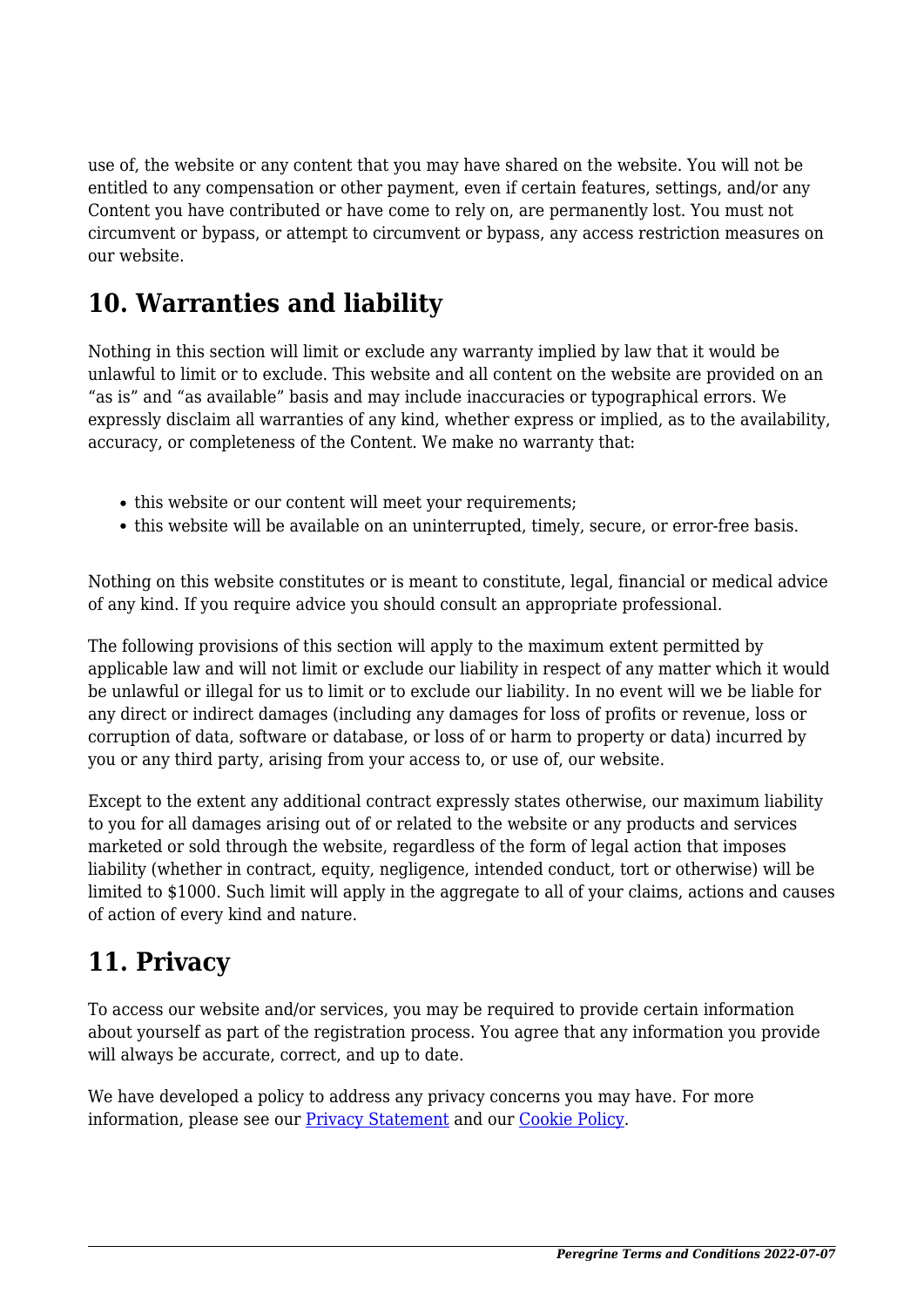## **12. Export restrictions / Legal compliance**

Access to the website from territories or countries where the Content or purchase of the products or Services sold on the website is illegal is prohibited. You may not use this website in violation of export laws and regulations of United States.

#### **13. Assignment**

You may not assign, transfer or sub-contract any of your rights and/or obligations under these Terms and conditions, in whole or in part, to any third party without our prior written consent. Any purported assignment in violation of this Section will be null and void.

### **14. Breaches of these Terms and conditions**

Without prejudice to our other rights under these Terms and Conditions, if you breach these Terms and Conditions in any way, we may take such action as we deem appropriate to deal with the breach, including temporarily or permanently suspending your access to the website, contacting your internet service provider to request that they block your access to the website, and/or commence legal action against you.

## **15. Force majeure**

Except for obligations to pay money hereunder, no delay, failure or omission by either party to carry out or observe any of its obligations hereunder will be deemed to be a breach of these Terms and conditions if and for as long as such delay, failure or omission arises from any cause beyond the reasonable control of that party.

# **16. Indemnification**

You agree to indemnify, defend and hold us harmless, from and against any and all claims, liabilities, damages, losses and expenses, relating to your violation of these Terms and conditions, and applicable laws, including intellectual property rights and privacy rights. You will promptly reimburse us for our damages, losses, costs and expenses relating to or arising out of such claims.

## **17. Waiver**

Failure to enforce any of the provisions set out in these Terms and Conditions and any Agreement, or failure to exercise any option to terminate, shall not be construed as waiver of such provisions and shall not affect the validity of these Terms and Conditions or of any Agreement or any part thereof, or the right thereafter to enforce each and every provision.